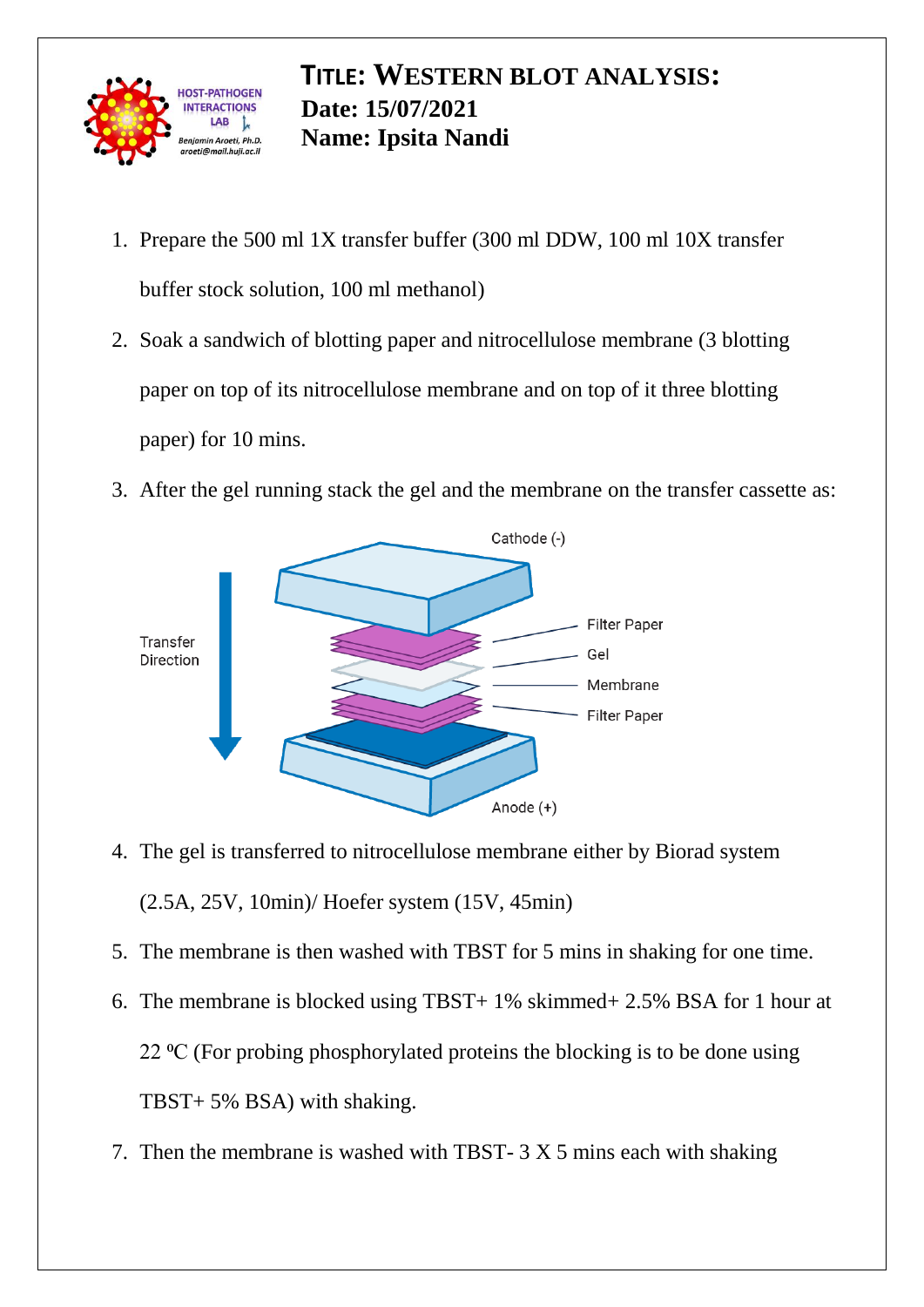## **WESTERN BLOT ANALYSIS:** Page 2 of 3

- 8. Then the membrane is probed with primary antibody with specific dilution (dilution is made in TBST+ 5% BSA) @ 22 °C for 1.5 hr/ 4 °C for O/N depending upon the primary antibody
- 9. The membrane is washed with TBST- 3 X 5 mins each with shaking.
- 10.The membrane is incubated with secondary antibody (anti mouse or anti rabbit) with dilution 1:10000 (1 ul in 10 ml) for 1 hr at 22  $^{\circ}$ C
- 11.The membrane is washed with TBST- 3 X 5 mins each with shaking.
- 12.For developing the blot ECL substrate mixture is made using sol. A and B (1:1 V/V, kept at  $4 \degree C$ ) and vortexed the mixture, the blot was incubated for 2 mins with the mixture before developing in Gel doc (chemiluminescence) and save the pictures in folder (Documents- Aroeti-Your name)

| 10X transfer buffer: 500 ml |         |  |
|-----------------------------|---------|--|
| Tris base                   | $15$ gr |  |
| Glycine                     | $72$ gr |  |
| Adjust pH-8.8 with HCl      |         |  |

| 1X transfer buffer: 500 ml |          |  |
|----------------------------|----------|--|
| <b>DDW</b>                 | 350 ml   |  |
| 10X transfer buffer        | $50$ ml  |  |
| Methanol                   | $100$ ml |  |

TBST: 1000 ml